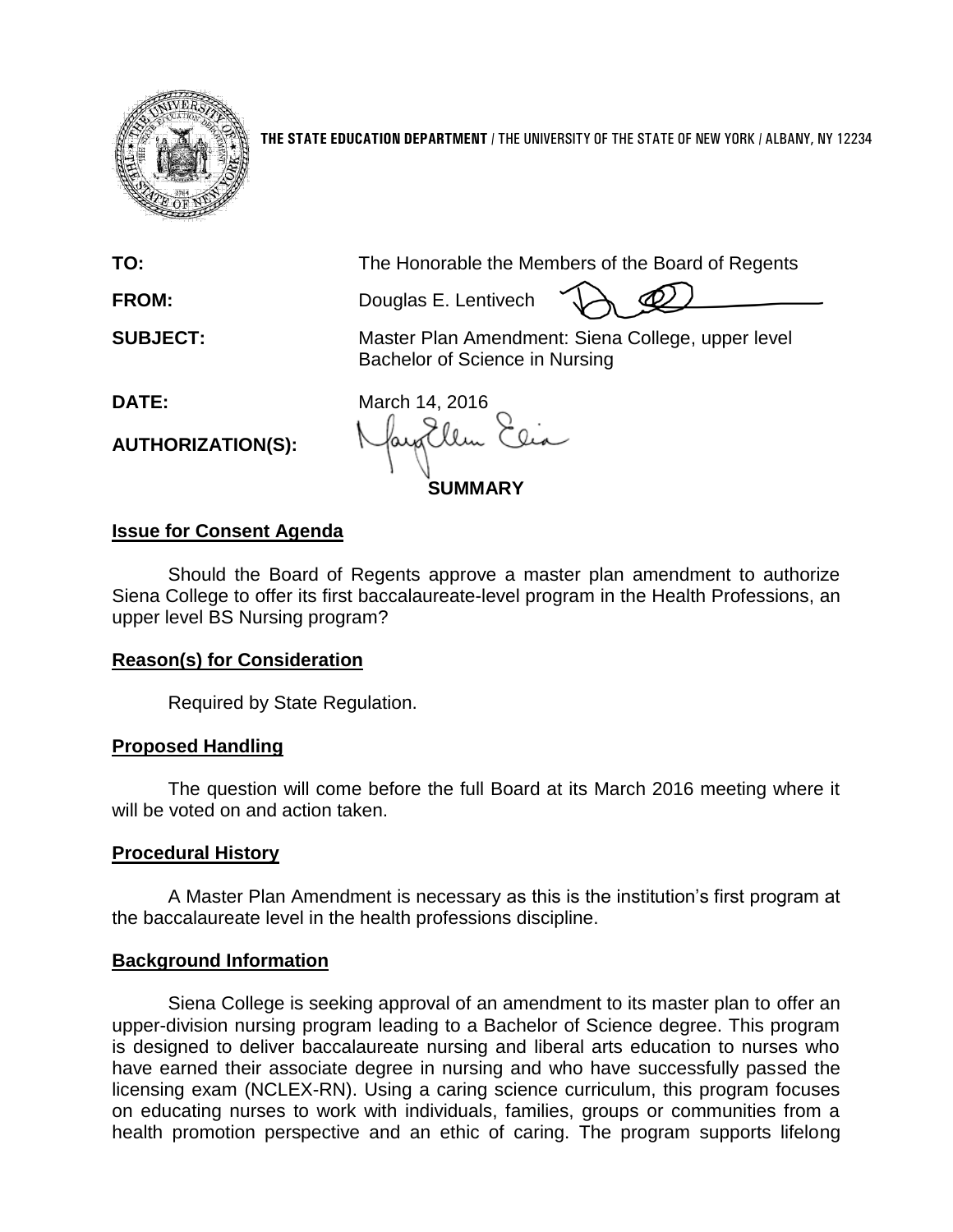learning to promote excellence in academic and professional practice for both students and faculty. The addition of a nursing program at the College is aligned with the mission and vision of the Franciscan and Catholic institution.

The proposed program would require the completion of 61 upper level credits including 28 credits in the nursing discipline, 27 credits in liberal arts/core courses and 6 credits of electives. The 28 credits of upper-division nursing curriculum are aligned with the AACN (American Association of Critical-Care Nurses) Essentials of Baccalaureate Education, IOM (Institute of Medicine) and QSEN (Quality and Safety Education for Nurses) competencies for nursing. There are two precepted clinical courses in the curriculum with a total of 135 clinical hours. Utilizing a creative schedule and a hybrid classroom experience, students will be able to complete their bachelors (2 years fulltime, 3-4 years part-time) while working.

 Siena College will admit registered nurses who graduated from an Associate Degree nursing program. The RN student must meet all the general Siena College Transfer Admission requirements for admittance into the Nursing Program. The requirements for admission of a transfer-nursing student also include a cumulative GPA of 2.5 or higher and a minimum of a C in all courses. Official transcripts, letters of recommendation and current registration of the professional nursing license are necessary in order for their application to be considered complete. The registration and license must be maintained throughout the program. The nursing program will admit students in both the fall and spring terms. The College anticipates the enrollment during the first year of operation to be approximately 20 FTE students and during the fifth year of operation to be approximately 60 FTE students.

Siena College has the necessary classroom space, conference space, multimedia/computer rooms, online resources, and library facilities for the program. At Siena College, all classrooms are equipped with teaching technologies, and this program will also be utilizing the online learning platforms at Siena College (Blackboard Learn, Learn Smart and Digication ePortfolio). The new state of the art, fully equipped Health Assessment Lab will be used for students in the Health Assessment and Promotion course to practice and perform advanced physical assessments. The College is committed to providing an excellent learning experience for the nursing students.

The Director of the Baldwin Nursing Program will have oversight of the development and implementation of this program and will be teaching two courses per academic year. In addition to the existing full-time faculty teaching the Liberal Arts and Science courses, one full-time doctorally prepared nursing faculty and one part-time adjunct faculty member will be hired during the first year of the program to teach the junior level nursing courses. During the second year, two full-time doctorally prepared nursing faculty and one part-time adjunct faculty member will be hired to teach the junior and senior level nursing courses.

A canvass of the institutions of the Capital region was conducted to determine potential impact on current programs and resources. Responses from five institutions were received. Letters of support have been received from three institutions, including two local associate degree programs that wish to provide their students a seamless progression to baccalaureate education. Two responses indicated concerns related to